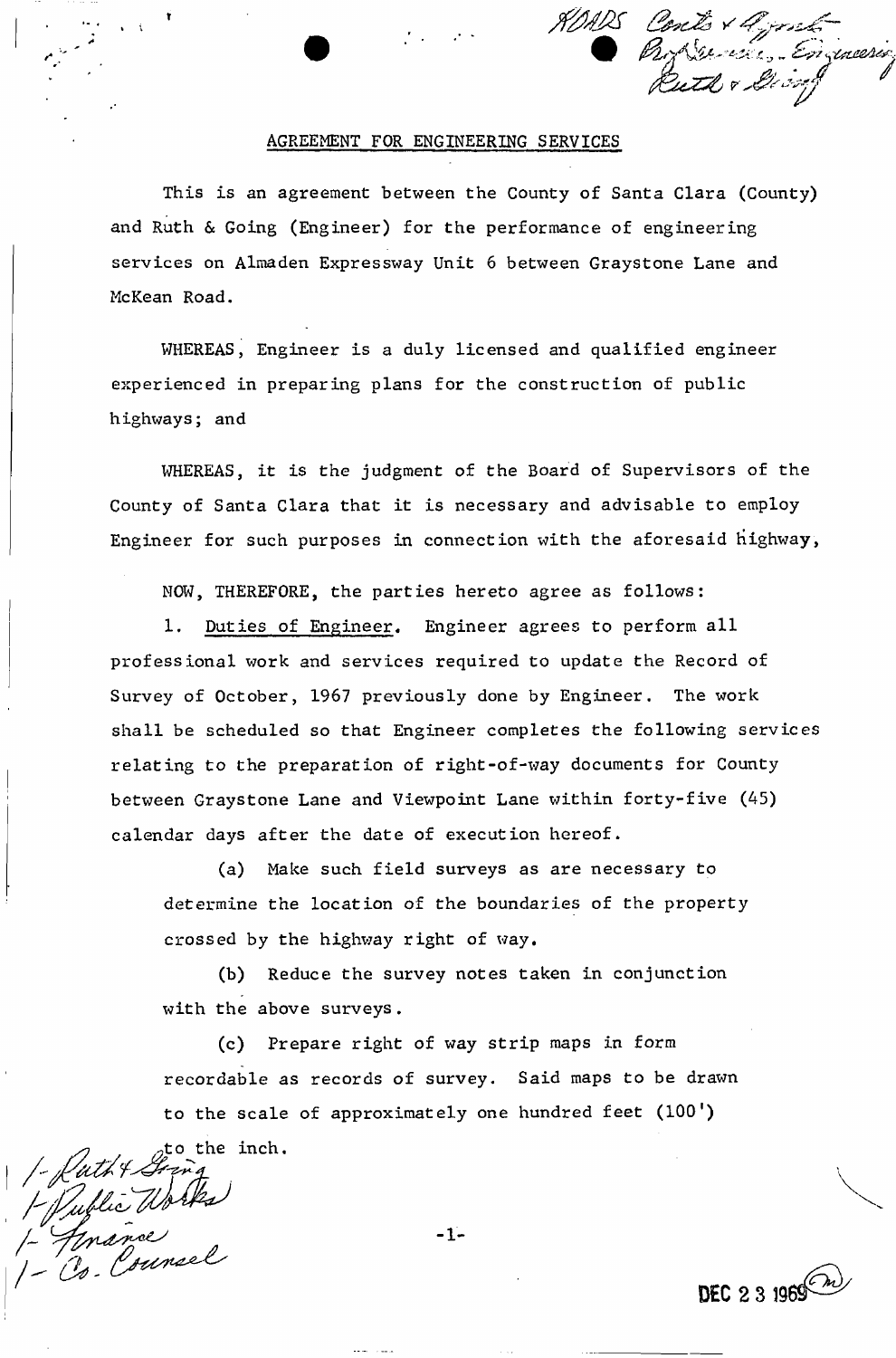(d) Be prepared to testify and to testify in court as to the nature of the survey work when required to do so in actions of eminent domain necessary to acquire the above rights of way.

 $\mathcal{F}(\mathcal{A})=\mathcal{F}(\mathcal{A})$ 

 $\hat{\mathbf{A}}$ 

The remaining engineering services required to complete the Record of Survey shall be concluded within three (3) months after the date of execution hereof.

2. County Duties. Prior to the making of property surveys, County shall provide preliminary title reports covering those lands contained within the limits of the approximate plan lines of the proposed highway. Engineer and County will arrange such schedule of right of way survey completion dates as will enable County to proceed at the earliest possible date with the acquisition of all rights of way whose actual boundaries are not dependent upon the completion of the final design.

3. Compensation. Payment for the aforesaid right of way maps and documents, together with testimony, will be made in accordance with the schedule of rates as set forth in Exhibit A attached hereto and made a part hereof. Payment shall be made within thirty (30) days after the submission of monthly invoices covering such work and approval thereof by County. If requested by County, Engineer agrees to furnish to County, without charge, copies of all records and time sheets used by Engineer in preparing and submitting invoices for payment of Engineer's services hereunder. In the event of court appearances or preparation therefor, payment shall be made within thirty (30) days after the approval by the County Counsel of an invoice covering such court appearances or preparation.

4. Consultation with County Officials. During the preparation of the maps, Engineer shall render reports and hold meetings with authorized County officials as directed by the Director of Public Works for the purpose of reviewing the work and discussing the progress of work.

 $-2-$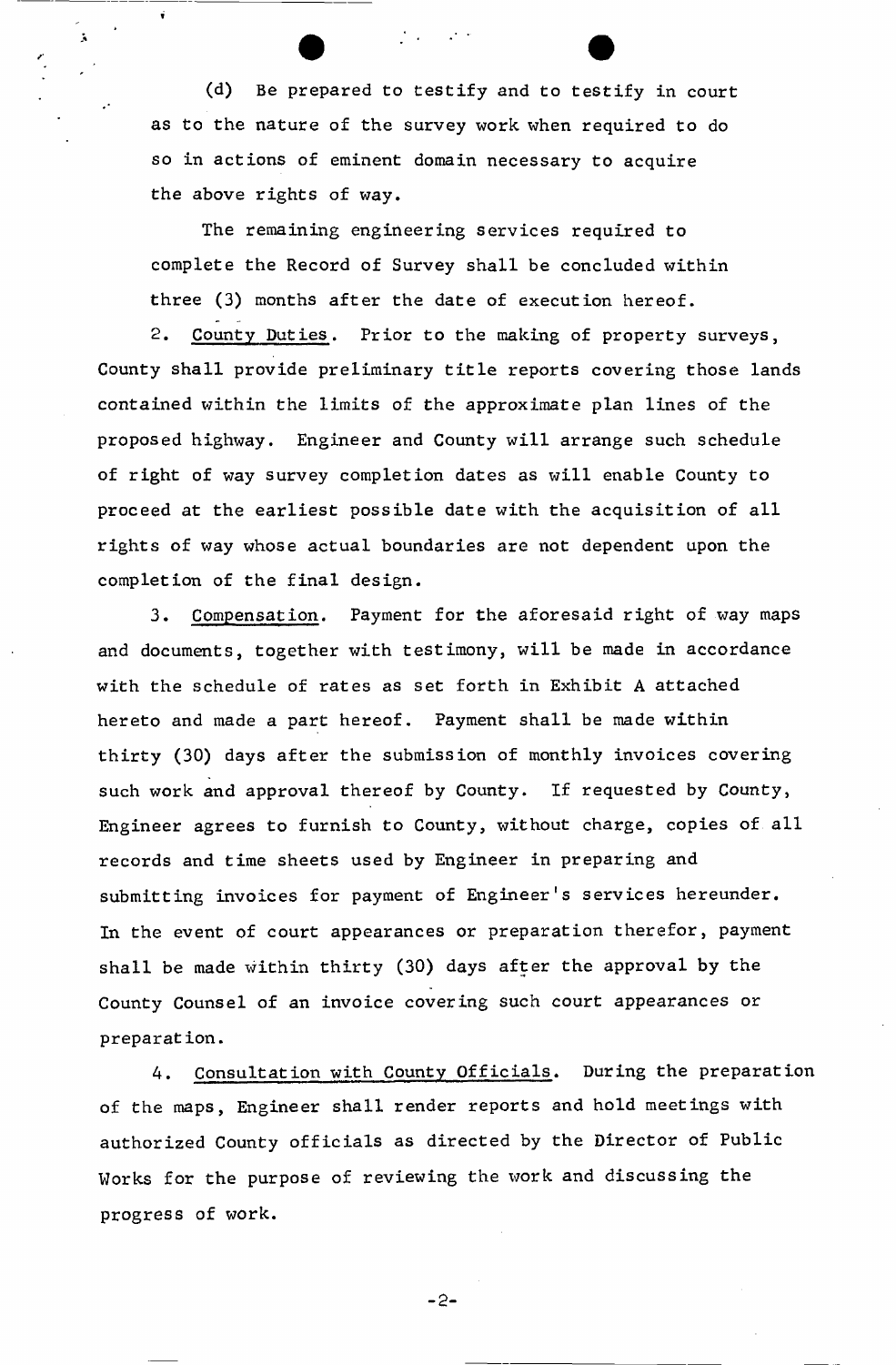5- Sufficiency of Engineering Work. Engineer agrees that all work performed by Engineer or under his direction shall be adequate and sufficient to meet the purpose specified therefor and shall be rendered to the satisfaction of County.

6. List of Associates. Engineer agrees that the following is a complete list of other engineers and consultants with whom he intends to associate or to subcontract the work to be performed under this agreement.

### NONE

7. Title to Documents. All maps, plans, detailed drawings, records of survey, work data, and all other documents prepared by or under the direction of Engineer in the performance of this agreement shall immediately become the property of County.

8. Engineer is Not an Employee of County. It is understood that Engineer is not acting hereunder in any manner as an employee of County, but solely as an independent contractor, and County shall not, under any circumstances, be liable to Engineer or any person or persons acting for or under him, or to any third persons for any death, injuries or damage arising out of this agreement, and Engineer agrees to indemnify and hold County free and harmless therefor.

9. Termination of Contract.

«

(a) County may terminate this agreement at any time without cause upon the giving of written notice of termination to Engineer. Such notice shall be deemed delivered to Engineer when the same is deposited in the United States mail, postage prepaid, addressed to Engineer at the address shown hereinbelow.

(b) In the event of the abandonment or suspension of work for which engineering services have been performed under this agreement, or in the event of the termination of this agreement,

 $-3-$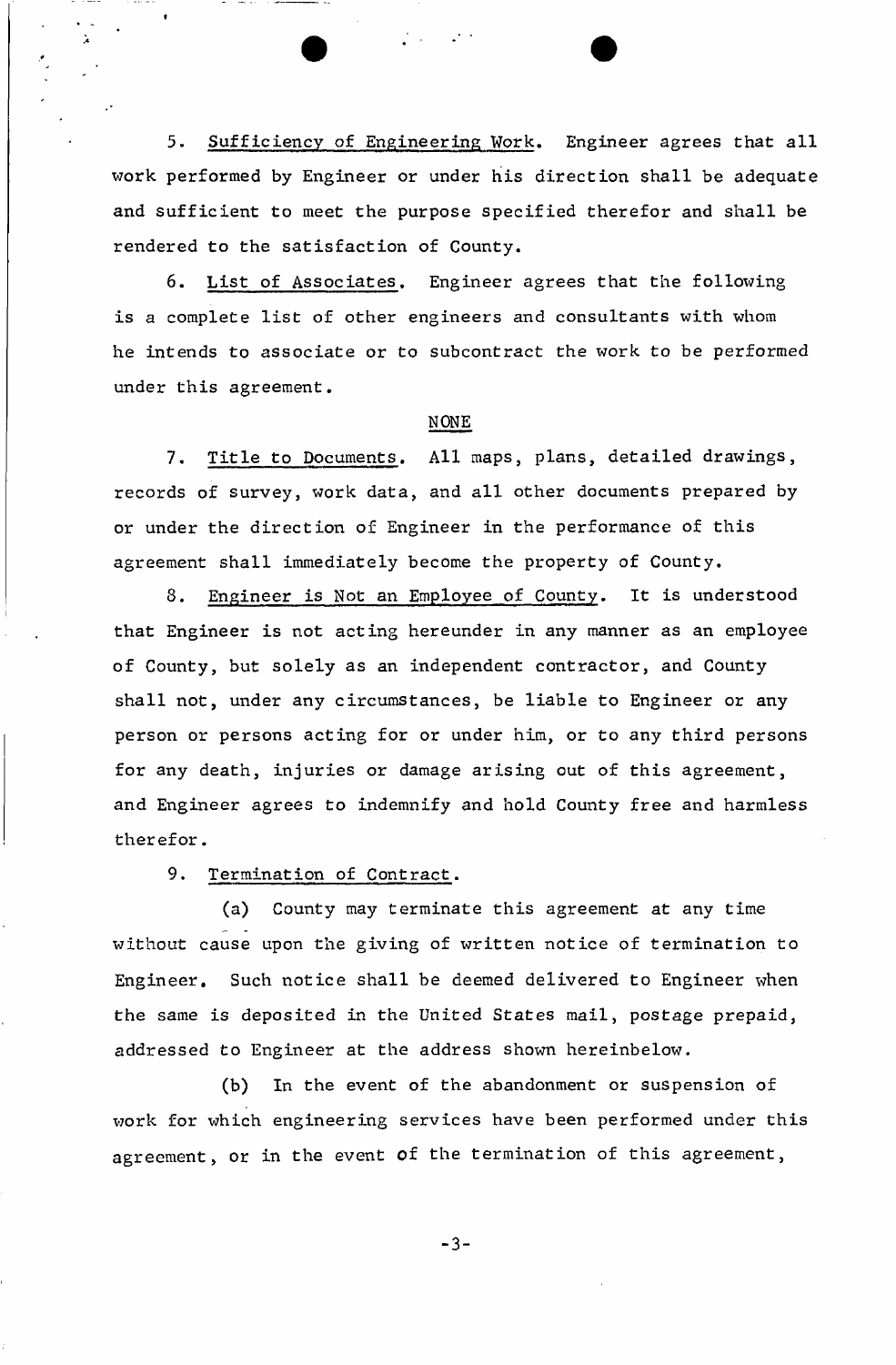Engineer shall stop work at the stage directed by County and shall deliver to County all data and drawings developed as of said stage, and County shall have the right to have such drawings and data completed by others. Engineer shall accept as full payment for services rendered and for all work to be done and performed hereunder or done and performed prior to the effective date hereof and in complete satisfaction of any and all claims against County accruing to Engineer by reason of the abandonment or suspension of the work or termination of said contract, all fees then due and owing for work performed in accordance with the fee schedule as set forth in Exhibit A of this agreement.

10. Assignment. This agreement shall not be assigned, nor shall any work to be performed hereunder by Engineer be assigned, without first obtaining the express written consent of the Board of Supervisors of County.

11. Scope of Agreement. This writing constitutes the entire agreement between the parties relative to the engineering services or work performed pursuant thereto, and no modification hereof shall be effective unless and until such modification is evidenced by a writing signed by both parties to this agreement.

IN WITNESS WHEREOF, the parties hereto have executed this agreement on **DEC 2 3 1969 .** 

-4.

COUNTY OF SANTA CLARA

Chairman, Board of Supervisors

"County"

ATTEST: JEAN PULLAN, Clerk "County" Board of Supervisors APPROVED AS TO FORM

Deput  $\forall$ County Counsel

JTR: j 10-21-69

RUTH & GOING

By: Kros, Title By: **Title** man

" Engineer Address: 919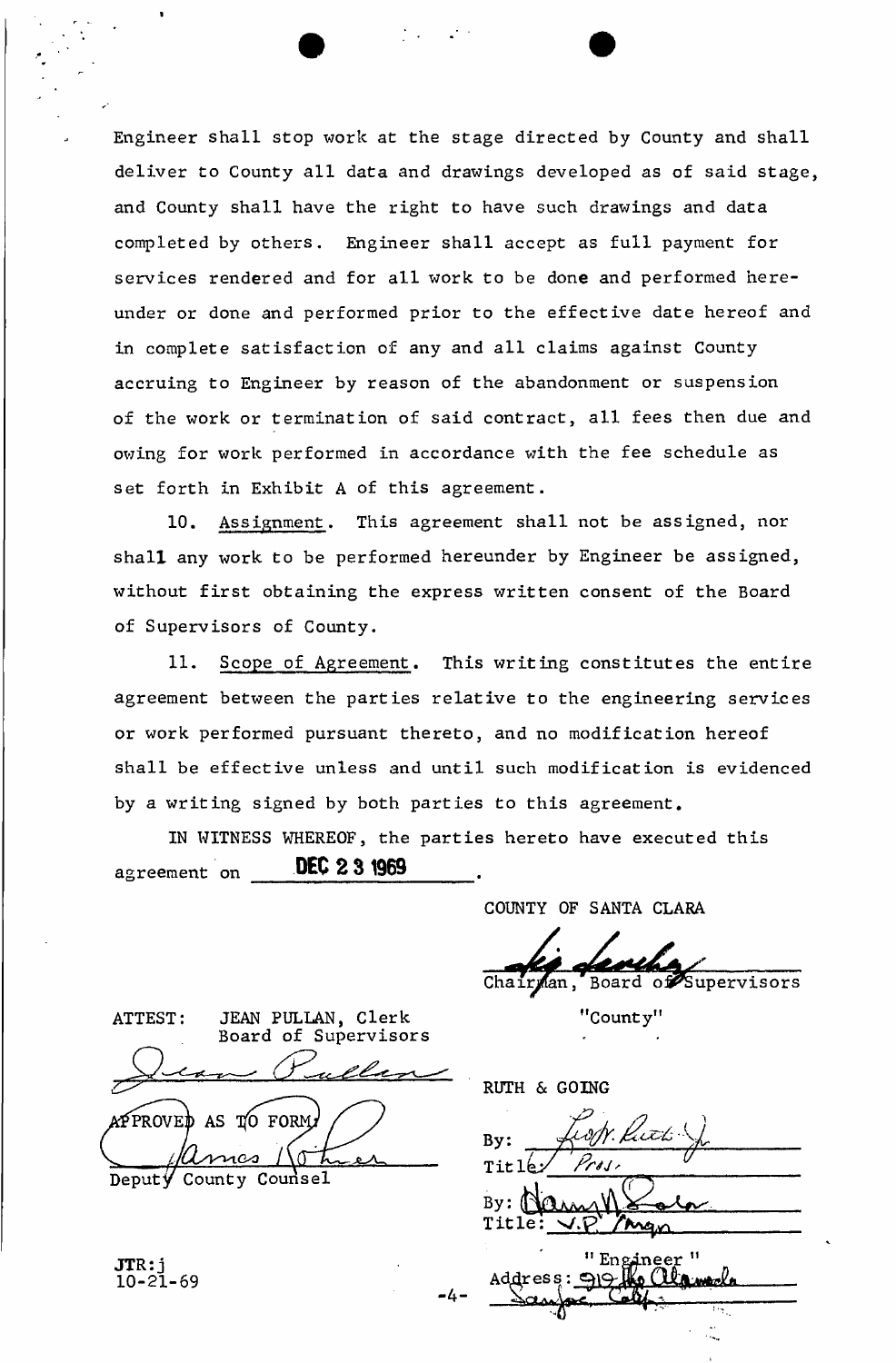## EXHIBIT "A"

 $\mathcal{L}_{\mathcal{A}} = \mathcal{L}_{\mathcal{A}}$ 

Due to variations in the problem encountered in surveying, it is agreed that fees be as follows:

#### A. PER DIEM CHARGE RATES

- 1. Time By classification of Personnel
	- $(a)$ Field Work: 2-man party \$33.00 per hour 3-man party \$46.50 per hour
	- $(b)$ Office Work:
		- Principal  $$35.00$  per hour Senior Engineer \$22.50 per hour Associate Engineers \$20.00 per hour Assistant Engineers \$18.00 per hour Junior Engineers \$14.00 per hour Computer Draftsmen \$17.00 per hour Senior Draftsmen \$16.00 per hour Field Engineers \$18.00 per hour  $\text{Clerical}$  \$ 8.50 per hour
	- Litigation:

 $\ddot{\cdot}$ 

Court Appearances \$35.00 per hour

Consultation and Preparation for Court Appearance or Other Legal Proceedings \$35.00 per hour

2. Material and Transportation:

Stakes, Monuments, Materials and Blueprints at cost, plus 25%. Transportation at ----------0.15 per mile

> Rev.  $#1 - 10 - 24 - 61$ Rev.  $#2 - 11 - 8 - 61$ Rev. #3 - 9 -12 -62 Rev.  $\frac{4}{4}$  - 9-11-63 Rev.  $\frac{11}{5}$  - 8-14-64 Rev. #6 - 10 -25 -65 Rev.  $#7 - 11 - 30 - 67$ Rev.  $#8 - 2 - 16 - 68$ Rev.  $#9 - 8 - 1 - 68$ Rev.  $#10 - 8 - 1 - 69$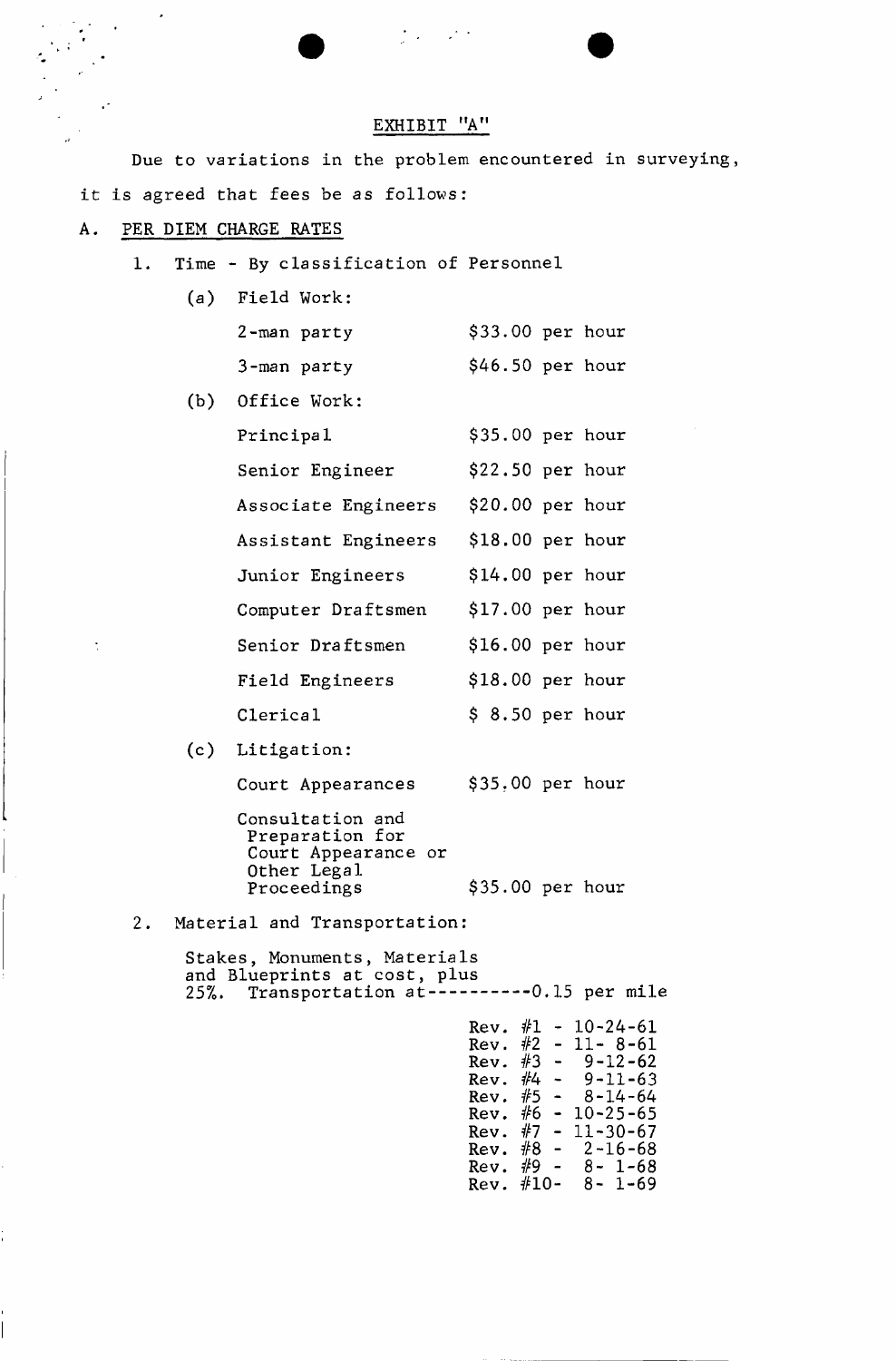# **County of Santa Clara**



**524 County Administration Building 70 West Hedding Street San Jose,** *California* **95110 299-2323 Area Code 406**  Office of the Board of Supervisors

**California California**<br>**Charles A. Quinn,** District 2 **Cortese**, *District 2* **Contese**, *District 2* **Contese**, *District 2* **Charles A. Quinn,** *District 3* **Ralph H. Mehrken8,** *District 4*  **Victor Calvo,** *District 5* 

**December 24, 1969** 

**Mr. Leo W. Ruth, Jr. Ruth & Going, Engineers 919 The Alameda San Jose, California** 

Subjects Agreement with **Ruth & Going** 

For **Engineering Services for Almaden Expressway, Unit 6 (Btw Graystone Lane and McKean Road)** 

Dear Mr. Ruth:

Enclosed you will find a fully executed copy of the subject agreement between the County of Santa Clara and the party(ies) named above. The Board of Supervisors at its regularly scheduled meeting on

agreement on behalf of the County. **December 23, 1969,** *approved this* 

The enclosed copy is for your records.

Very truly yours

JEAN PULLAN, Clerk of the Board of Supervisors

By

Deputy Clerk

JP: Kb Encl.

No. 3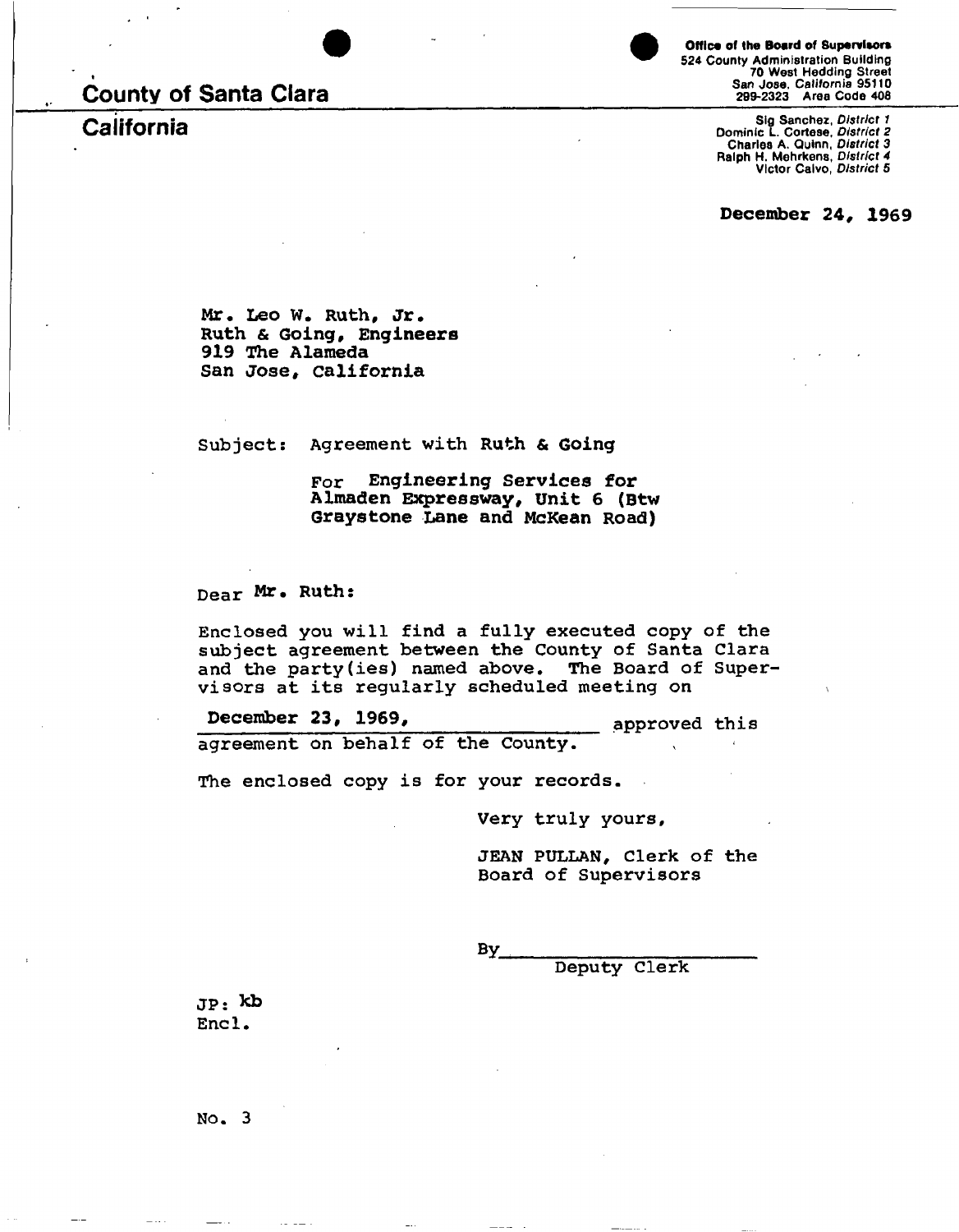| ٠. |                                             | County of Santa Clara                                         | Department of Public Works<br>County Office Building<br>20 West Hedding Street<br>San Jose, California 95110 |  |
|----|---------------------------------------------|---------------------------------------------------------------|--------------------------------------------------------------------------------------------------------------|--|
|    | California                                  | TRANSMITTAL MEMORANDUM                                        | S.D.                                                                                                         |  |
|    |                                             | Page<br>$\circ$ f<br>DATE:                                    | December $10, 1969$                                                                                          |  |
|    | FOR:                                        | December 23<br>BOARD OF SUPERVISORS AGENDA OF                 | 1969                                                                                                         |  |
|    | MONTINI, ENGINEERING, PUBLIC WORKS<br>FROM: |                                                               |                                                                                                              |  |
|    | TITLE:                                      | AGREEMENT FOR ENGINEERING SERVICES, ALMADEN EXPRESSWAY UNIT 6 |                                                                                                              |  |

#### DESCRIPTION:

This agreement with Ruth and Going provides for the performance of engineering services required for the preparation of record of survey maps as required for right of way acquisition on the proposed Almaden Expressway FAS project between Grays tone Lane and McKean Road. The work involved consists of revising and updating records of survey previously done by Ruth and Going. The total amount of work involved will not exceed \$10,000.

Approval is recommended.

LM:RJH:vlh

attachments

| APPROVED: JAMES POTT<br>HOWARD CAMPEN<br>BOARD ACTION:<br>AGENDA DATA: DATE:<br>ITEM NO: | $\overline{\bigcirc}$ 755 REV 2/69 | <b>DEC 23 1969</b><br>'' מ' |
|------------------------------------------------------------------------------------------|------------------------------------|-----------------------------|
|                                                                                          |                                    |                             |
|                                                                                          |                                    |                             |
|                                                                                          |                                    |                             |